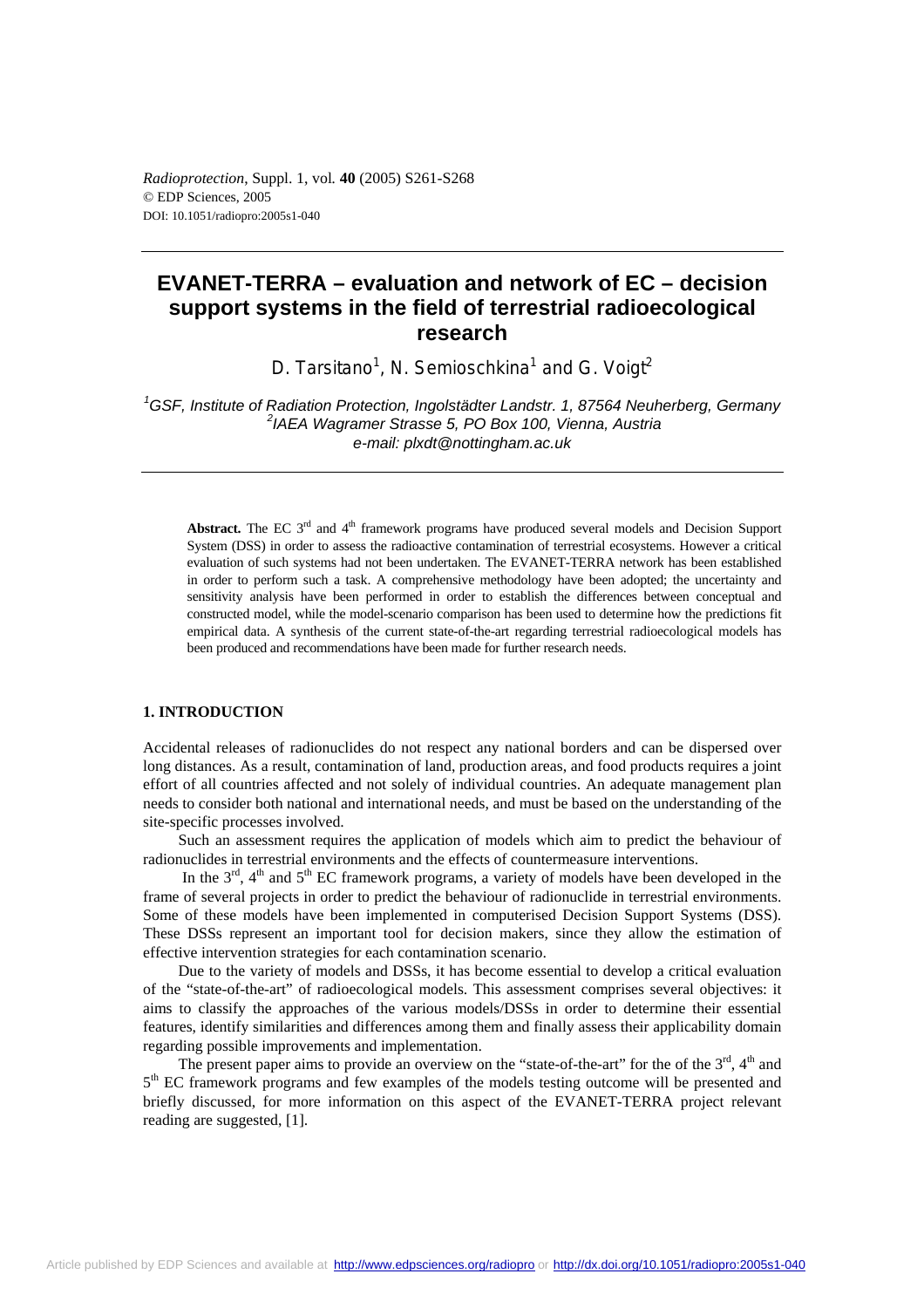# S262 RADIOPROTECTION

# **2. METHODOLOGY**

Modelling may be undertaken for a number of reasons, but the most common aim is to predict the behaviour of a system under particular circumstances when it is impossible, or at least undesirable, to experiment with the system itself. Therefore, one of the main concerns of models evaluation is usually the accuracy with which the model fits the known historical data, in other words how well the model can mimic the real system. Although this test is essential for decision-making procedures, it does not allow a full investigation of the model structure dynamics. In the frame of the EVANET-TERRA, a comprehensive methodology has been implemented. Three tests have been performed: Uncertainty Analysis, Sensitivity Analysis and the Scenario-model comparison.

# **2.1 Uncertainty analysis**

The aim of the Uncertainty Analysis (UA) is to determine how certain is the output nominal value and how much variability is associated to such an output, as function of the uncertainty or variability of inputs and model parameters.

To obtain such information, it is essential to have the model prediction expressed in a probabilistic format, therefore a probability density function needs to be established. The output uncertainty can be quantified by statistical parameters such as STD, while the Coefficient of Variability or the  $NR_p$  can be adopted as indexes to compare outputs uncertainty.

# *2.1.1 Monte Carlo sampling*

The method suggested in the literature to evaluate the probability distribution of model outputs is the Monte Carlo Sampling (MCS) [2], [3] which has been performed through the application of the software Crystal Ball Pro. [4].

The MCS is described as follows: considering a set of input data  $a_1...a_m$ , and a set of model parameters  $p_1 \ldots p_m$ , which are described by a probability distribution, the simulation process selects randomly one value for each variable based on its probability distribution. This process is repeated for N times. N sets of values  $a_{1(i)}...a_{m(i)}$  (for  $i = 1$  to N) are obtained and the corresponding model predictions,  $Y_{(i)}$ ,  $i = 1$  to N, are estimated.

## *2.1.2 Comparison of model outputs uncertainty*

The uncertainty of the model prediction can be analysed considering standard statistical parameters or coefficients, such as STD or coefficient of variability. However, such statistical parameters may not provide a good estimation of output uncertainty if applied on a non-normal distribution. A novel index, the Normalised Range at a confidence interval of probability 75%, equation 1, has therefore been developed and applied. The  $NR_{75}$  is independent on unit and scale and distribution type and can be used to compare outputs which are described by different distribution, as lognormal or exponential.

$$
NR_{75} = \frac{Range}{\overline{x}} \tag{1}
$$

where:

 $\bar{x}$  is the population mean.

*Range* is the distribution range width for a confidence interval of a probability *P* for the mean  $\bar{x}$ .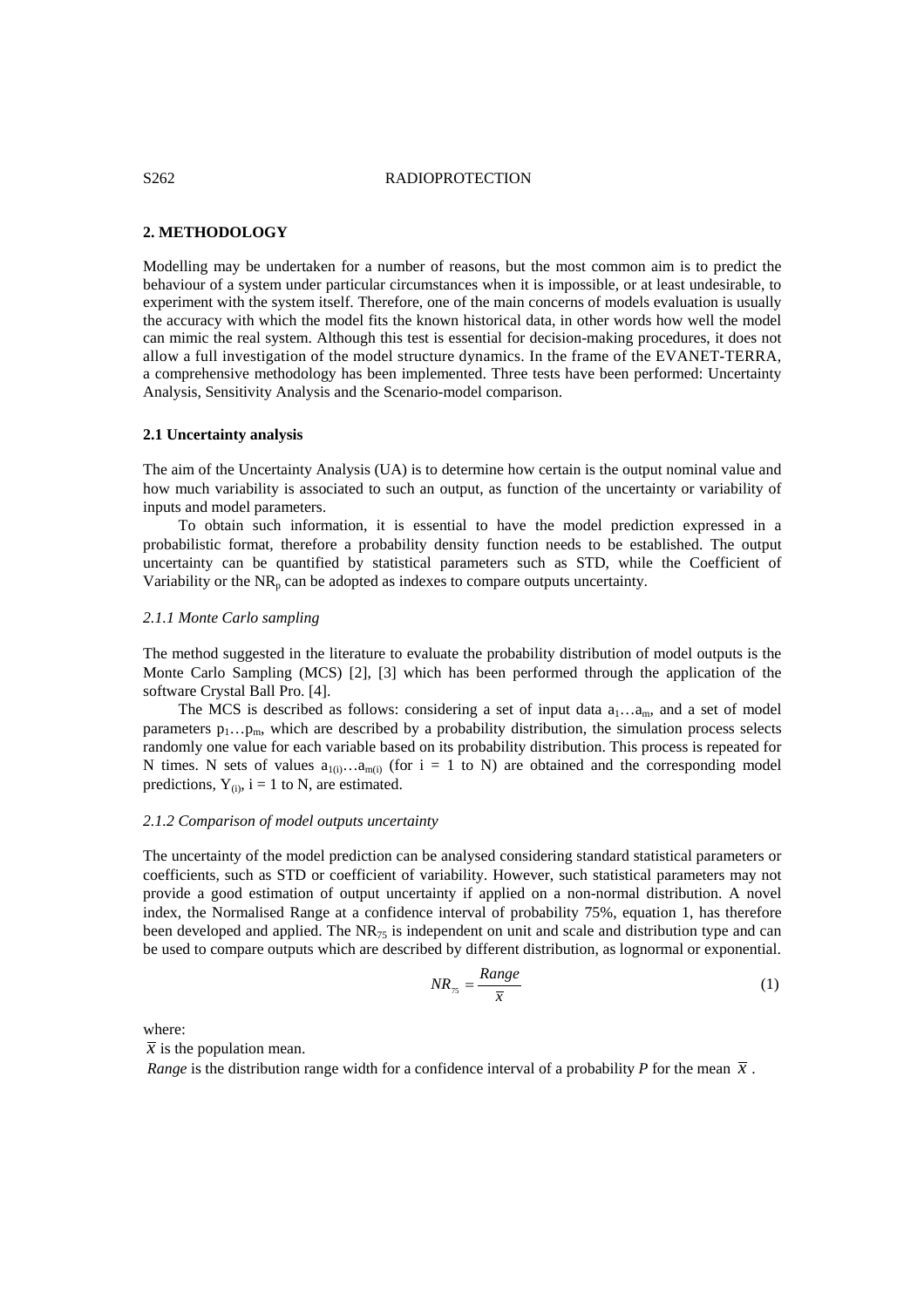# ECORAD 2004 S263

#### **2.2 Sensitivity analysis**

The SA is performed to increase the confidence in the model design and prediction since it establishes the fractional contribution of input and model parameters to the variance of the model forecasts. The SA is a complementary analysis of the UA as it can be used to determine the model variables or parameters which can be accounted for the model output uncertainty.

The Sensitivity Analysis has been performed applying the Rank correlation coefficient (RCC). The RCC uses the standard Correlation Coefficient (CC) approach to establish the relationship between inputs and outputs. However, the CC may not provide an accurate estimation if the relationship between inputs and outputs is not linear. To overcome this limitation, the Rank transformation on the distribution is performed as part of the RCC. The main feature of this coefficient is that it is distribution-independent and it is consequently possible to estimate the contribution of the inputs uncertainty on the output variance although the parameters are described by different distributions [5].

# **2.3 Scenario-model comparison**

Two scenario have been considered to test the model prediction power: South Finland regarding the rural environment and the Bad Waldsee forest located in South Germany for semi-natural environment. These two scenario have been chosen since their data have not been used in the development or parameterisation of any of the considered models.

The data from the South Finland scenario, used previously in the VAMP project, refer to the  $^{137}Cs$ deposition following the 1986 Chernobyl accident and cover a four-year period from 1986 to 1990. The food products considered are: beef (Bq/kg), dairy milk (Bq/l), pork (Bq/kg) and cereals (Bq/kg).

The data from Bad Waldsee forest cover a longer period from 1986 to 2000, and took into consideration the measurements of  $^{137}Cs$  activity concentration in Roe Deer meat (Bq/kg) [6].

The degree of agreement between models prediction and measured data has been obtained using the Geometrical Reliability index  $k_{md}$  applied by Goor F. and Avila R. [7].

# **3. RESULTS AND DISCUSSION**

### **3.1 Uncertainty and sensitivity analysis**

An example of the uncertainty and sensitivity analysis: the SAVE rural model [8].



**Figure 1.** Uncertainty and Sensitivity analysis performed on the predicted TF by the Absalom model.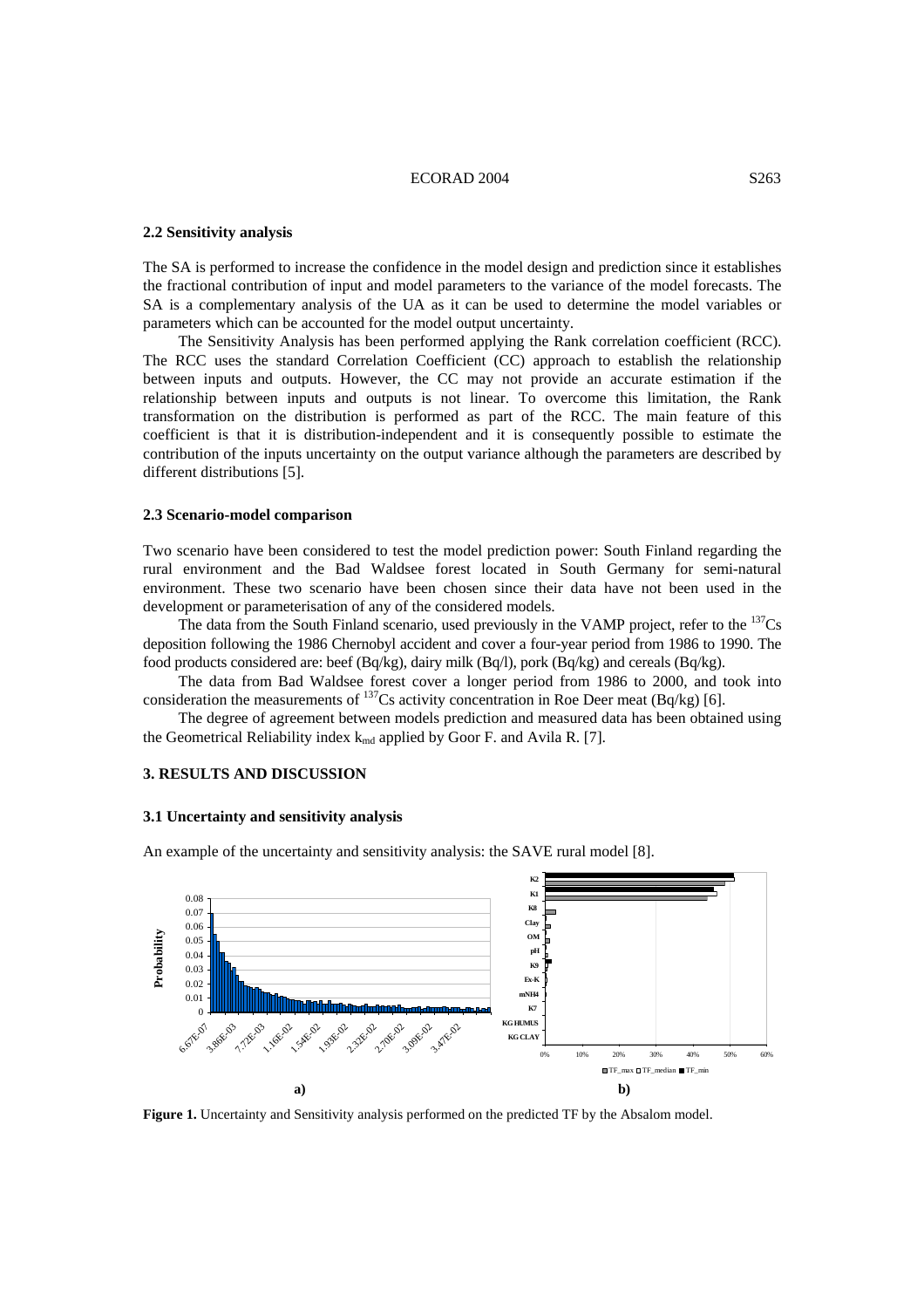# S264 RADIOPROTECTION

The predicted TF values is characterised by an exponential distribution and high level uncertainty is related to it, figure 1a. The source of this uncertainty may be due to the high model sensitivity to the model parameters  $k_2$  and  $k_1$ , rank correlation coefficient is 50% and 45% respectively, figure 1b. The model output uncertainty is entirely influenced by these model parameters and inputs have therefore been relegated to a secondary role.

# **3.2 Scenario-model comparison**



**Figure 2.** Mode-Scenario comparison. SAVE and the TEMAS predict a <sup>137</sup>Cs activity concentration in dairy milk which is very different between 1986 and 1988, however in the last two year considered the two models provide similar prediction.

Initially SAVE predicts higher activity than the empirical data, factor of 0.56, while TEMAS underestimates the  $^{137}$ Cs activity in cow milk (Bq/l) as much as a factor of 2.25, figure 2. In the subsequent years both models indicated an exponentially declining trend. SAVE predicts a progressively decline which leads the forecast to a gradual increase of prediction accuracy,  $k_{\text{md}}$  1.6. TEMAS is characterised by a rapid decrease between 1986 and 1987 and then a slow decline rate, figure 2,  $k_{\text{md}}$  2.1.

# **4. "STATE-OF-THE-ART"**

The models and DSSs developed in the  $3<sup>rd</sup>$  and  $4<sup>th</sup>$  EC framework program have been reviewed in order to outline the state-of-the-art regarding terrestrial radioecological models, however in addition to those models even SATRATEGY DSS, developed in the  $5<sup>th</sup> EC$  frame program, has been included, since it is a direct evolution of the SAVE DSS, which is part of the set of DSS considered by the EVANET-TERRA project.

Terrestrial ecosystems can be broadly subdivided in three main categories: rural environment, semi-natural environment and urban environment. Such a categorisation has been used to classify the models and DSSs considered.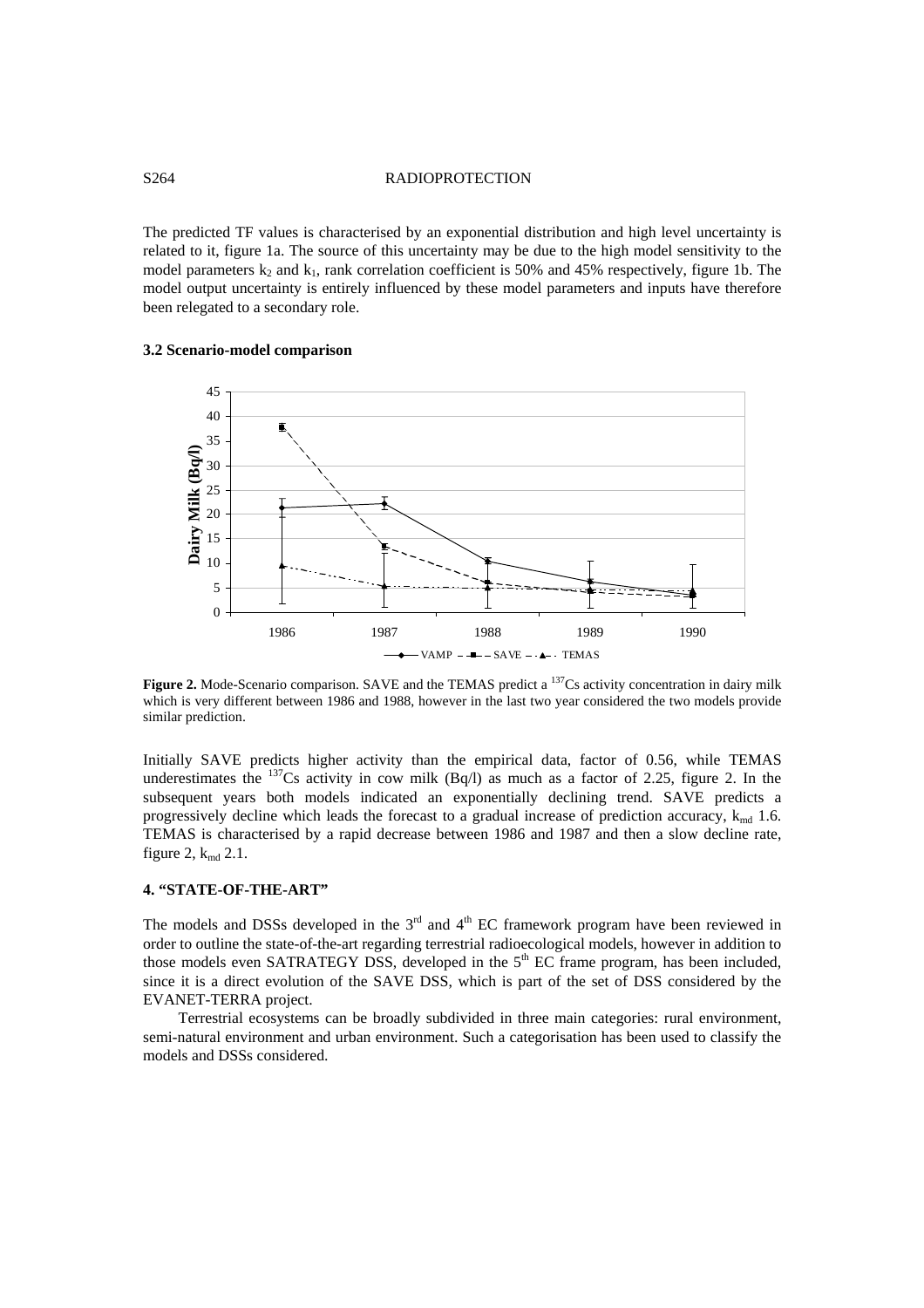# **4.1 Rural environment**



**Figure 3.** Connections between models and DSSs developed within the  $3<sup>rd</sup>$ ,  $4<sup>th</sup>$  and STRATEGY,  $5<sup>th</sup>$  EC framework programs.

Within the 3<sup>rd</sup> and 4<sup>th</sup> EC framework programs, five DSSs have been developed: SAVE, TEMAS, RESTORE, RECLAIM, CESER and STRATEGY, figure 3. Only five of them have been designed to estimate the behaviour of radionuclides in the environment. On the other hand, the aim of CESER is to implement an innovative methodology which would assess the potential side-effects of long-term countermeasures in rural systems following a radionuclide deposition.

A Multicriteria Decision Making technique has been developed for this purpose. The output of the CESER DSS is a list of countermeasures ranked from the most suitable to the least suitable. The selected countermeasures are not only based on the dose reduction but also on the environmental, socio-economic side-effects that they produce in a given scenario.

Although RECLAIM and RESTORE DSS have been produced by two different projects, RECLAIM can be considered as a particular application of RESTORE DSS; and for the purpose of this project, they are considered as a single DSS, figure 3.

The radionuclide behaviour in the environment, in respect of activity concentration in food products is considered in SAVE, RESTORE and TEMAS. The model implemented in SAVE, developed by Absalom J. [8], is the same model implemented in RESTORE, which is a semi-mechanistic model for the prediction of the migration of <sup>137</sup>Cs from soil to plants. TEMAS and the Absalom model are the only two models which have been developed regarding the migration of  $^{137}Cs$  from soil to plant and animals within the  $3<sup>rd</sup>$ ,  $4<sup>th</sup>$  EC framework program.

The primary difference in these two models is that the Absolom model estimates the Transfer Factor soil-plant considering soil chemical characteristics such as pH, exchangeable  $K^+$ , clay and organic matter content, while the second one evaluates the Transfer Factor soil-plant by taking into account soil physical characteristics, as soil texture an bulk density.

With regards to countermeasures, two main approaches have been developed and implemented: the CESER-TEMAS, which considers the countermeasure side-effects and estimates the most suitable countermeasure for the scenario, and the SAVE-RESTORE which estimates the effectiveness of the selected countermeasure from the dose reduction point of view.

In the 5<sup>th</sup> EC framework program, the DSS STRATEGY has been developed, and is characterised by several direct and indirect links to the DSS previously analysed.

STRATEGY is a direct evolution of SAVE. It uses the Absalom model to estimate the activity concentration in food products, however when dealing with countermeasures, it does not use the methodology implemented in SAVE but uses an approach which is indirectly derived from the CESER-TEMAS methods. It evaluates a suitable strategy of countermeasures for a given scenario,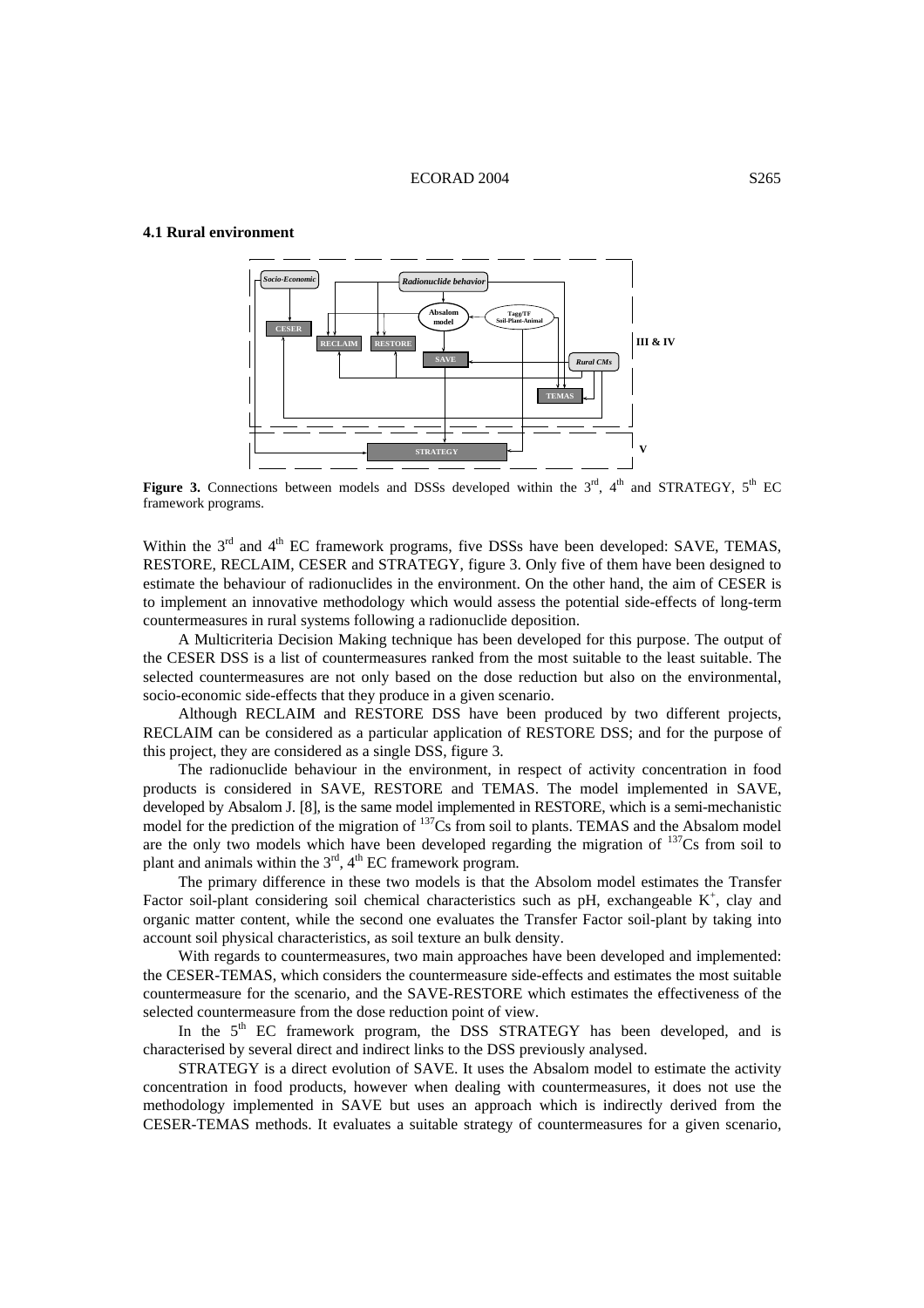# S<sub>266</sub> RADIOPROTECTION

which is based on the assessment of environmental, socio and economic side-effects of each countermeasure and assesses interactions among countermeasures. In that sense, the 5<sup>th</sup> EC framework program represents a considerable development of the countermeasure aspect of DSSs.

On the other hand, the animal-plant pathway has been uniformly modelled adopting the  $T_{\text{agg}}$ approach. Consequently, none of the models considers the physiological aspect of radionuclide uptake.

#### **4.2 Semi-natural environment**



Figure 4. Connections between models and DSSs developed within the 3<sup>rd</sup>, 4<sup>th</sup> and STRATEGY, 5<sup>th</sup> EC framework programs.

Four models have been developed in the  $3<sup>rd</sup>$  and  $4<sup>th</sup>$  EC framework programs, which estimate the contamination of food products in a forest system: RIFE1, LANDSCAPE, FORM, which is the IAEA forest model which has been implemented in the TEMAS DSS, and finally the semi-natural model developed within the frame of SAVE, figure 4.

RIFE1 and FORM are dynamic compartment models, and they are characterised by a similar model design. Whereas RIFE1 estimates the tree contamination, and therefore the timber contamination, as function of the tree biomass through the use of a logistic equation to simulate the plant growth, FORM does not present such a feature.

LANDSCAPE is a more complex model, composed by six sub-models. It has been, however developed applying the dynamic compartment approach used for RIFE1 and FORM.

SAVE adopts a  $T_{\text{agg}}$  model to estimate the transfer of  $^{137}$ Cs between soil-plant.

Two main approaches have been applied for the long-term changes of <sup>137</sup>Cs activity concentrations in wild animals: a T<sub>agg</sub> approach for SAVE, RIFE1 and FORM and a dynamic compartment model, LANDSCAPE.

However only SAVE, TEMAS and FORIA estimate the effects of countermeasures implementation. Unlike SAVE, which estimates the effect of a selected countermeasure in respect of the dose reduction, TEMAS and FORIA considers the countermeasure side effects. FORIA does not have any model to estimate the forest contamination, but its peculiarity lies in the provision of all the possible countermeasures which can be applied for a given scenario, providing for each of them the list of side effects.

STRATEGY implements the same semi-natural model developed for SAVE, a  $T_{\text{agg}}$  model. However, the semi-natural countermeasures have not been as much explored as in the rural environment.

In conclusion, semi-natural models have been extensively developed during the  $3<sup>rd</sup>$  and  $4<sup>th</sup>$  EC framework programs but 5<sup>th</sup> EC framework program did not see any further development. Equally, countermeasures for semi natural models have not been investigated to the same extent as for the rural environment.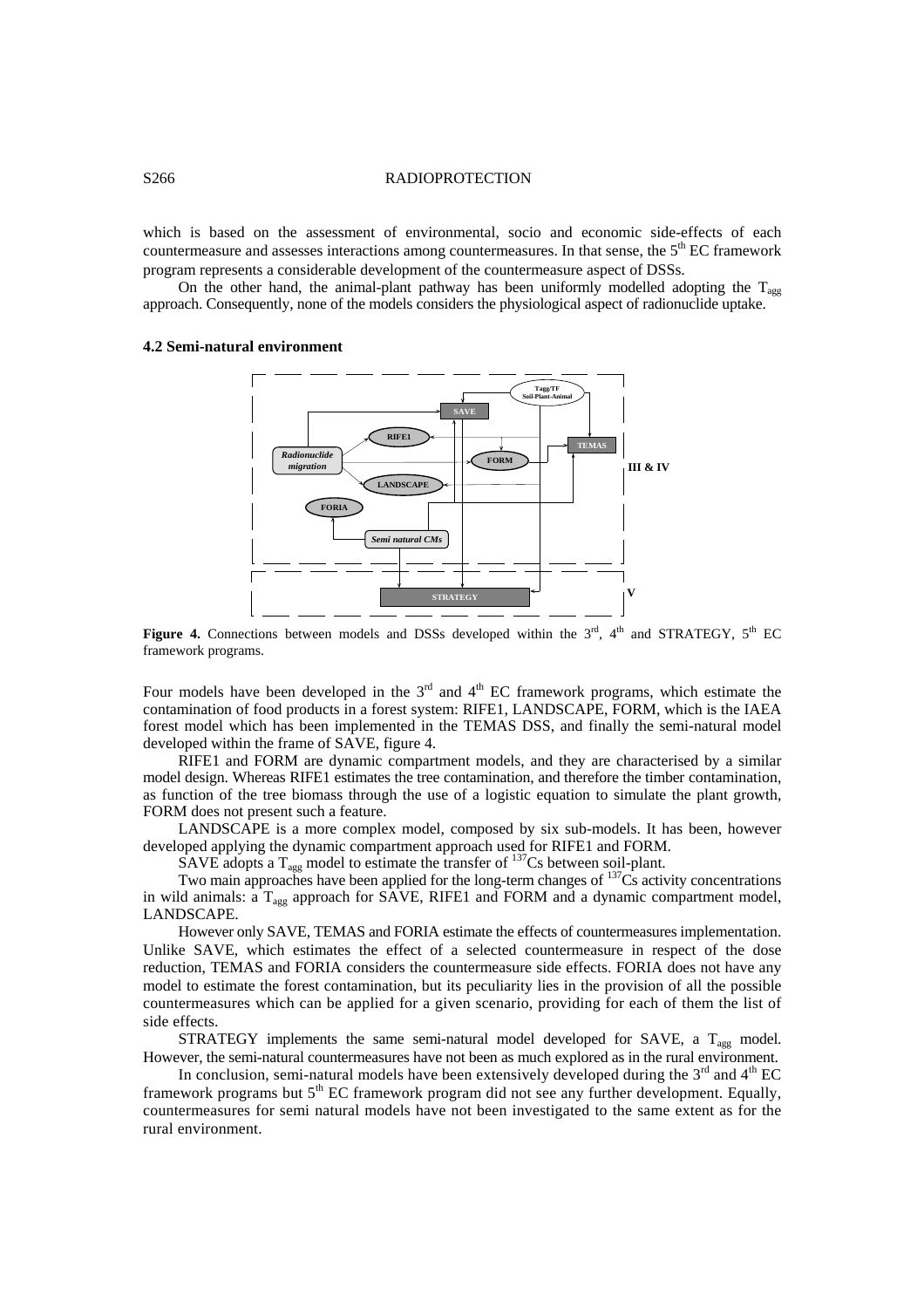## ECORAD 2004 S267

# **4.3 Urban environment**

Only two urban models have been developed in the  $3<sup>rd</sup>$  and  $4<sup>th</sup>$  EC framework programs: the Balanov and the Meckbach model. Whereas the latter has been implemented in RESTORE, the former has been used in the TEMAS DSS first and later in the STRATEGY DSS in the 5<sup>th</sup>EC framework program, figure 5.



Figure 5. Connections between models and DSSs developed within the 3<sup>rd</sup>, 4<sup>th</sup> and STRATEGY, 5<sup>th</sup> EC framework programs.

Their application domains differ substantially. Meckbach model provides more flexibility in its application as it has been designed to a town/city scenario while the Balanov model has only been developed for countryside communities. In addition, the Meckbach model used in STRATEGY implements a more developed version to the one used in TEMAS, as it introduces a new urban scenario, which is the "industrial area". Therefore, the Meckbach model can be considered the only model appropriate model to a European town or city.

#### **5. CONCLUSIONS**

The investigation of the state-of-the-art regarding terrestrial radioecological modelling has revealed several findings.

The models for rural environment application have been extensively explored in the  $3<sup>rd</sup>$  and  $4<sup>th</sup>$ EC framework programs and innovative features such as the estimation of countermeasure suitability based on the side-effects and dose reduction, proposed initially by CESER and TEMAS, have been further developed and implemented in  $STRAT\overline{E}G\overline{Y}$  in the  $5<sup>th</sup>$  EC framework program.

On the other hand, semi-natural environment models have not been subject to a similar evolution trend. Between the  $3<sup>rd</sup>$  and  $4<sup>th</sup>$  EC framework programs, several models have been developed to evaluate radionuclides, in particular the <sup>137</sup>Cs translocation into food products. The consideration of countermeasures suitability, based on the side effects and dose reduction has been as well approached. The  $5<sup>th</sup>$  EC framework, nevertheless, has not fully explored some of these innovations. More precisely, the model implemented in STRATEGY to estimate the contamination of semi-natural products is the same  $T_{\text{agg}}$  model implemented in SAVE and the countermeasure aspect is mainly related to dietary advices on the food consumption. In addition, no real evaluation of countermeasures strategies is present as it was the case for rural models.

Providing these findings, further evaluation of the semi natural environment models is therefore necessary. In particular, some of the radionuclides migration models produced within the  $3<sup>rd</sup>$  and  $4<sup>th</sup>$  EC framework program should be further developed. Equally, a development of countermeasures management is also required in order to obtain a similar approach to the one implemented for the rural sector.